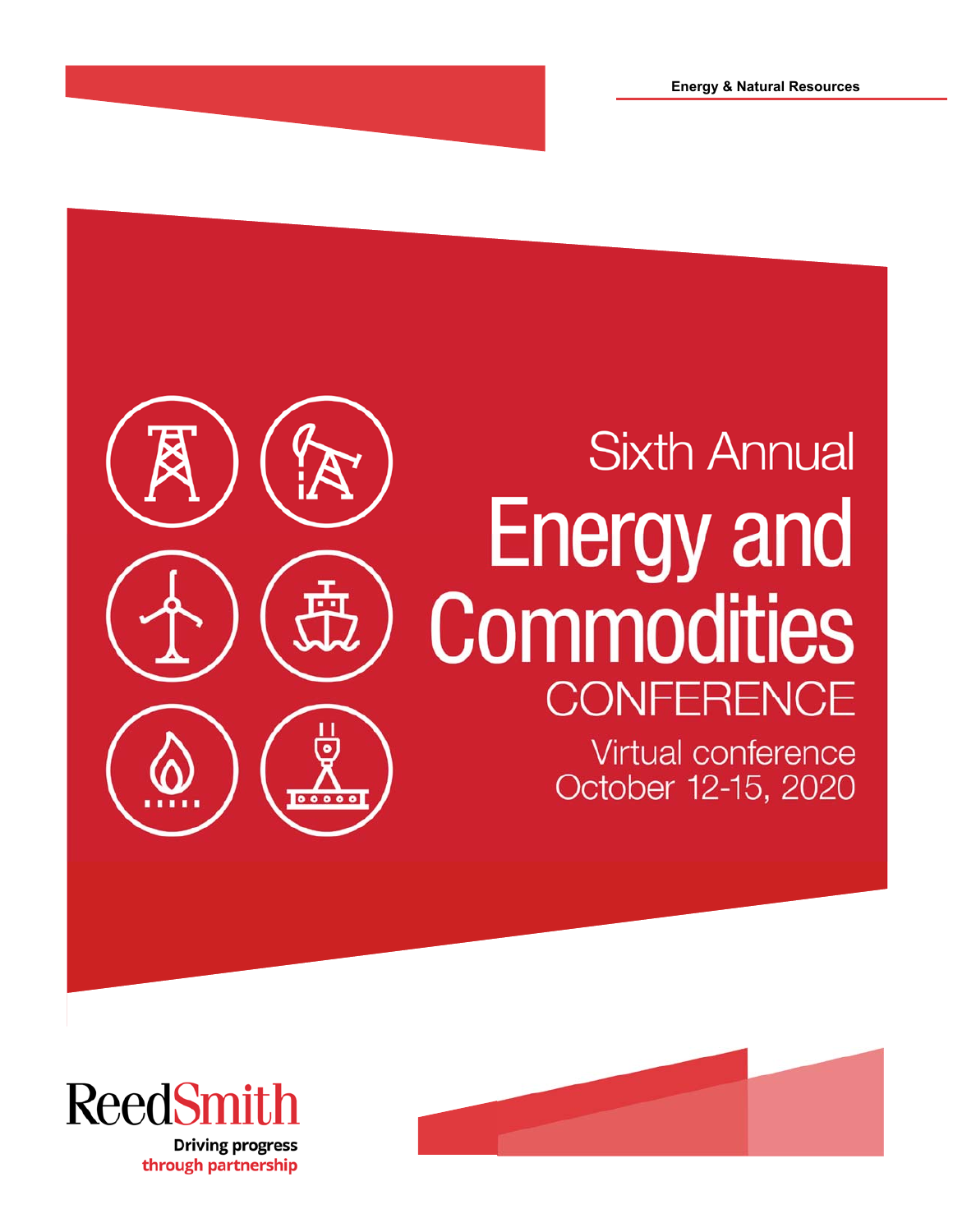# Agenda

| <b>Schedule of events</b>              |                                                                                                                                                                                                                                                                                                                                                                       |  |
|----------------------------------------|-----------------------------------------------------------------------------------------------------------------------------------------------------------------------------------------------------------------------------------------------------------------------------------------------------------------------------------------------------------------------|--|
| All times are in Central Standard Time |                                                                                                                                                                                                                                                                                                                                                                       |  |
| Day 1 - Monday, October 12, 2020       |                                                                                                                                                                                                                                                                                                                                                                       |  |
| $10:00$ am - 11:15am                   | <b>Future of the commodities market across the Americas</b>                                                                                                                                                                                                                                                                                                           |  |
|                                        | Keynote speaker: Robert J. Johnston, Managing Director, Energy, Climate and<br>Resources from Eurasia Group                                                                                                                                                                                                                                                           |  |
| $2:00 \text{pm} - 3:30 \text{pm}$      | Challenges, risks and new developments in the oil & gas industry<br>This session will look at the legal challenges, risks and developments impacting the oil<br>& gas industry in the United States and offer in-house counsel guidance on how to<br>manage these impacts.                                                                                            |  |
|                                        | Speakers:                                                                                                                                                                                                                                                                                                                                                             |  |
|                                        | Boris Bystrov, Investment Director, Mercuria Energy Trading, S.A.<br>$\bullet$<br>Jamie Elsen, Vice President - Land, Tilden Resources, LLC, Rockdale Marcellus,<br><b>LLC</b><br>Rhett Metz, Senior Director - Business Development, Energy Transfer<br>٠<br>Ryan T. Purpura, Partner, Reed Smith<br>$\bullet$                                                       |  |
| Day 2 - Tuesday, October 13, 2020      |                                                                                                                                                                                                                                                                                                                                                                       |  |
| $10:00$ am - 11:30am                   | Chapter 11 transactions in the COVID world and their impact on future<br>distressed asset sales<br>Complex chapter 11 energy cases are at all-time high, with investor and creditor<br>groups battling for value. This panel will discuss the latest trends and hottest topics in<br>complex energy restructuring transactions and explore where the market is headed |  |

**Speakers:**

post-COVID.

- Robert J. White, Managing Director, Jefferies LLC
- Omar Alaniz, Partner, Reed Smith
- Keith Aurzada, Partner, Reed Smith

### 2:00pm – 3:30pm **Current state and the near term outlook for energy transactions in a pandemic world**  In this session we'll discuss what 2020 and the pandemic has meant for energy transactions and what we might expect to see going forward into 2021. The wave of energy company bankruptcies leaves available assets for those companies with the appetite to do deals and with the resources. But uncertainty over the pandemic, combined with other unknown variables such as the November elections in the United States, may mean a dampened appetite for some and/or a smaller pool of financial resources for others. We will be discussing the results of a market survey delivered to

lenders and energy companies. Our goal with the survey is to take the collective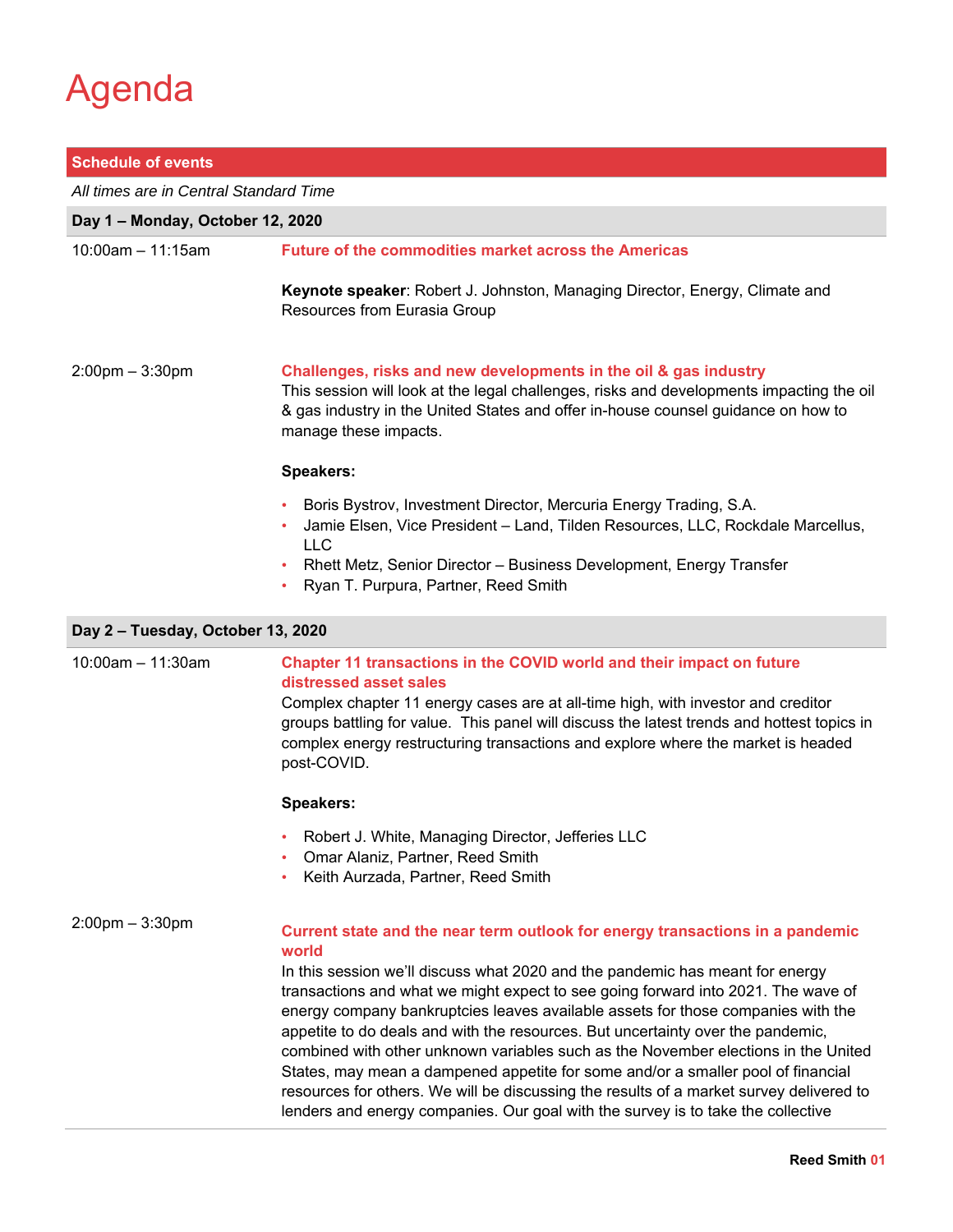temperature of colleagues from across the energy spectrum with the aim to identify any common thoughts or trends in the space. Also, we'll discuss the political landscape and the impact it might have on energy deal work.

#### **Speakers:**

- Greg Cortez, Lead Risk, Credit and Market Risk, BHP
- Mitch Fowler, Head of Metals Origination & Structuring EMEA, ICBC Standard Bank
- David Polyansky, President, Clout
- Jorge Gutierrez, Partner, Reed Smith
- Kirsten Polyansky, Partner, Reed Smith

#### **Day 3 – Wednesday, October 14, 2020**

### 10:00am – 11:30am 2:00pm – 3:00pm **FSRU deployment - Structuring and optimizing acquisition & operation**  This panel will focus on evolving issues in the development of LNG import projects in gas-hungry jurisdictions where a floating terminal is more practical or more attractive from a cost, permitting, timing, political risk or operational standpoint. Panelists will take a deeper dive into deployment issues relating to the construction and chartering of floating storage and regasification units (FSRUs) and learn how to protect their clients from risks associated with this type of asset, including a discussion of: The benefits and risks of employing an FSRU versus using a traditional regasification facility; • The various ways in which FSRUs can be configured and the risks associated with each variant; The benefits and risks of owning the FSRU versus chartering it; • How to mitigate risks if the equipment doesn't work, especially when the FSRU has already been accepted for delivery; • How to mitigate ship-to-shore risk that arises when matching onshore and offshore operational interfaces; and • How to allocate liability in a manner that best protects the owner/charterer of the FSRU and is acceptable to insurance underwriters. **Speakers:** • Kevin Keenan, Partner, Reed Smith • Todd Culwell, Partner, Reed Smith • Antoine Smiley, Counsel, Reed Smith **Round-up of professional ethics issues for in-house counsel**  Tom Allen, Reed Smith's General Counsel, will cover a number of legal ethics issues that are of relevance to in-house counsel, including: • Remote working risks under the Rules of Professional Conduct; The eroding barrier to non-lawyer ownership of law firms; and • Ethical risks posed by multiple representation (i.e., representation of both a corporation and the corporation's individual employees). **Speakers:** • Tom Allen, Partner, Reed Smith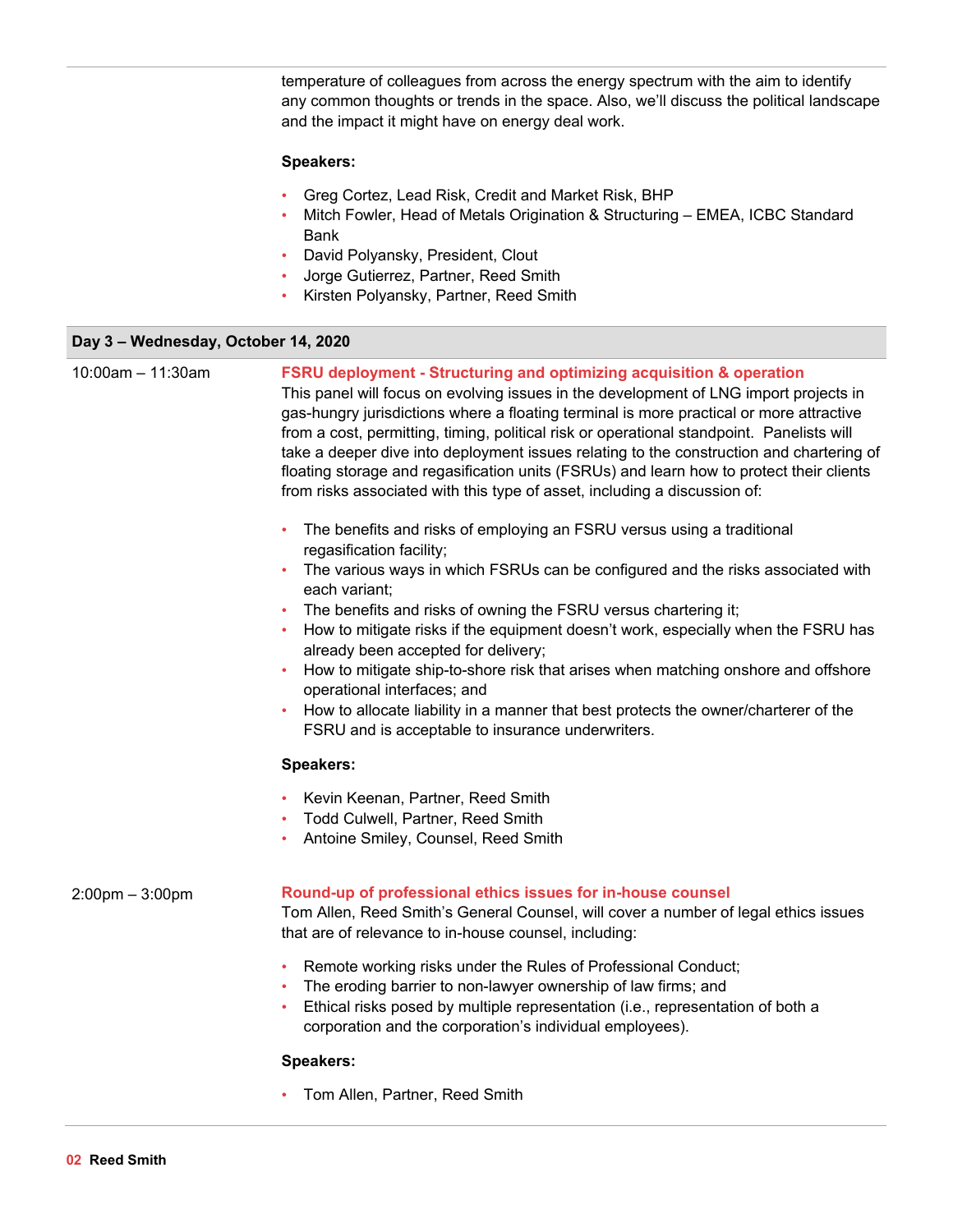### **Day 4 – Thursday, October 15, 2020**

÷

| Day 4 - Thursday, October 15, 2020 |                                                                                                                                                                                                                                                                                                                                                                                                                                                                                                                                                                                                                                                                                                                                                                                                                        |
|------------------------------------|------------------------------------------------------------------------------------------------------------------------------------------------------------------------------------------------------------------------------------------------------------------------------------------------------------------------------------------------------------------------------------------------------------------------------------------------------------------------------------------------------------------------------------------------------------------------------------------------------------------------------------------------------------------------------------------------------------------------------------------------------------------------------------------------------------------------|
| $10:00$ am - 11:30am               | Current and anticipated litigation trends and risks for the oil and gas industry<br>The litigation landscape is changing for the oil and gas industry. Join our panel of Reed<br>Smith lawyers and clients as we revisit the trends that have emerged over recent<br>months, and look at how these trends forecast what the future might hold in terms of<br>upstream, midstream and downstream legal litigation developments and risks.                                                                                                                                                                                                                                                                                                                                                                               |
|                                    | Speakers:                                                                                                                                                                                                                                                                                                                                                                                                                                                                                                                                                                                                                                                                                                                                                                                                              |
|                                    | Stefanie Lepore Burt, Assistant General Counsel - Litigation at EQT Corporation<br>Stephan Selinidis, Senior Counsel, Exterran Corporation<br>Nicolle R. Snyder Bagnell, Partner, Reed Smith<br>Mike Bernick, Partner, Reed Smith                                                                                                                                                                                                                                                                                                                                                                                                                                                                                                                                                                                      |
| $2:00$ pm $-3:30$ pm               | 2020 at the CFTC and FERC: What a year!<br>2020 has been a whirlwind. In this session, a panel of in-house counsel and Reed<br>Smith regulatory lawyers will analyze the impact of FERC and CFTC developments<br>against this backdrop on the energy and commodities sector. This will be followed by<br>an interactive discussion on what lies ahead. Topics that will be covered include:                                                                                                                                                                                                                                                                                                                                                                                                                            |
|                                    | FERC developments in 2020, including landmark Order 841 regarding energy<br>storage and other orders of note, an update on rulemakings, relevant appellate<br>decisions. This presentation will also cover gas-related issues such as the past<br>year's major issuances from FERC and the courts regarding certification and<br>project evaluation, rulemakings that impact infrastructure projects, as well as other<br>trending issues.<br>The potential impacts of a new administration on the agency and an update on<br>FERC nominees.<br>CFTC developments over what has been a very active year given the negative oil<br>prices in April, market volatility, rulemakings and other topics.<br>How the NFA (as the primary SRO for CFTC-regulated entities) functioned during<br>COVID-19 and lessons learned. |
|                                    | Speakers:                                                                                                                                                                                                                                                                                                                                                                                                                                                                                                                                                                                                                                                                                                                                                                                                              |
|                                    | Steven Hatridge, VP and Assistant General Counsel, The Williams Companies<br>David Robertson, Assistant Vice President, Assistant General Counsel and<br>Assistant Secretary, Cargill                                                                                                                                                                                                                                                                                                                                                                                                                                                                                                                                                                                                                                  |

- Colette Honorable, Partner, Reed Smith
- Christine Parker, Partner, Reed Smith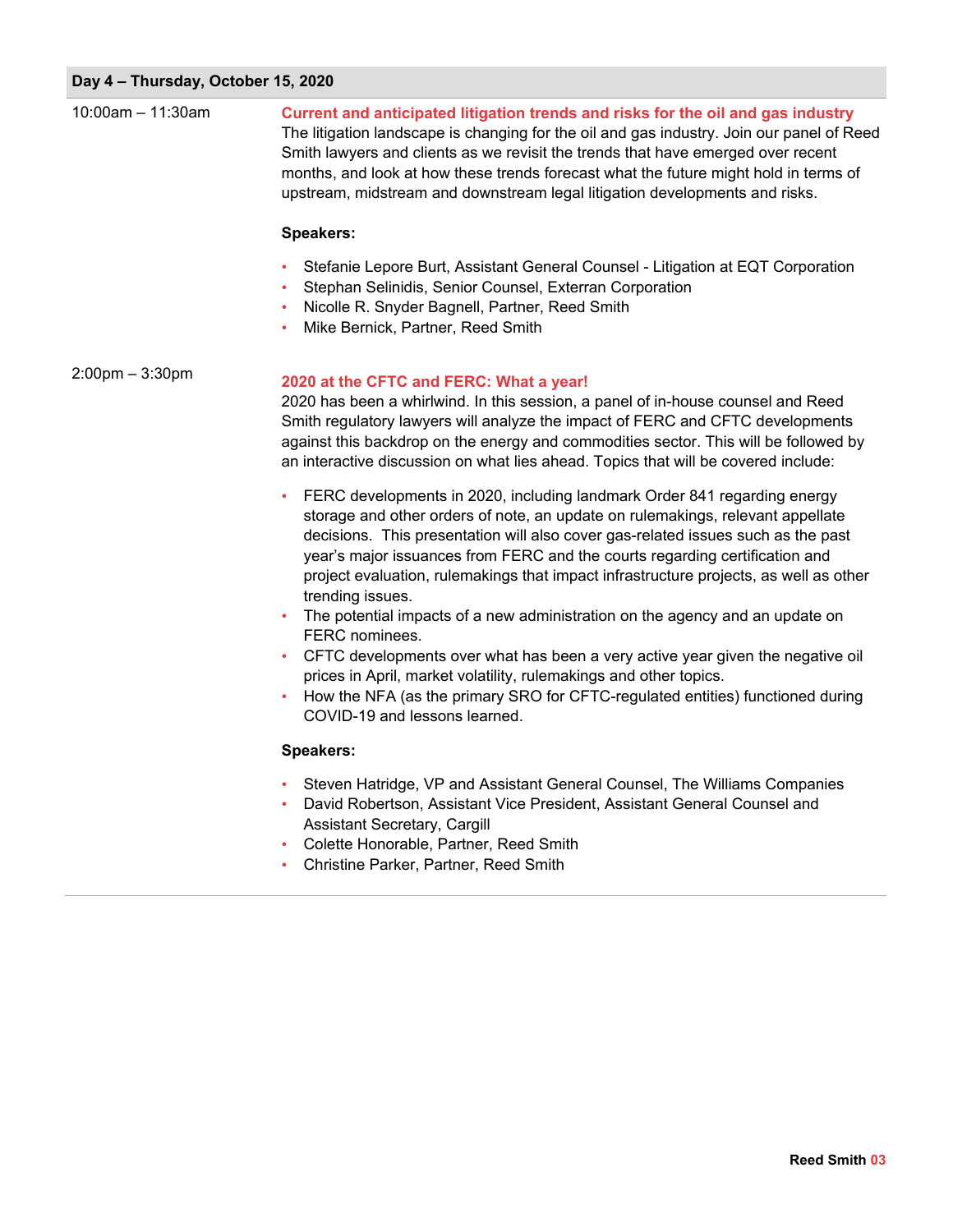# Registration and conference overview

Our Energy and Commodities Conference is complimentary and open to in-house counsel and executives active in the energy and commodities sector.

### **Join the conversation, follow us #rsEnergy2020**

[You can register here f](https://event.on24.com/eventRegistration/EventLobbyServlet?target=reg20.jsp&referrer=&eventid=2662516&sessionid=1&key=127F7970E36F5B0BCCF7ED59C71E22FD®Tag=1549112&sourcepage=register)or the entire series or select the sessions of most interest. Details on how to join each session will be emailed to registrants (please do save the calendar invite at the bottom of these emails)

Alternatively, please contact Alma Rosas arosas@reedsmith.com

### **Conference overview**

While this year's conference cannot be in person, we are excited to be offering a series of virtual events, spread over four days – with 60-90 minute CLE sessions each day. We are presenting a series of thought-provoking analysis, spread over four days – with interactive sessions each day – delivered to your desk virtually.

Our speakers will gaze beyond 2020 in their sessions: they will explain and clarify up-to-the-minute legal, regulatory, and policy developments in the energy and commodities sector, with an eye towards future risks and opportunities. In keeping with this theme, **Robert J. Johnston**, Managing Director, Energy, Climate and Resources from Eurasia Group will be our keynote speaker. RJ will share his insights on the future of the commodities market across the Americas.

### **CLE credit**

**This complimentary conference has applied for CLE credits in:** 

- Texas\* • Alabama • Arkansas • California\* • Colorado • Delaware\* • Florida **Georgia** • Illinois\* • Indiana • Iowa • Kansas **Minnesota** • Nebraska New Jersey\* New York\* • North Carolina • North Dakota • Ohio • Oklahoma • Pennsylvania\* • Virginia **Washington** • Wisconsin
	- \* denotes where CLE has been approved

• Maine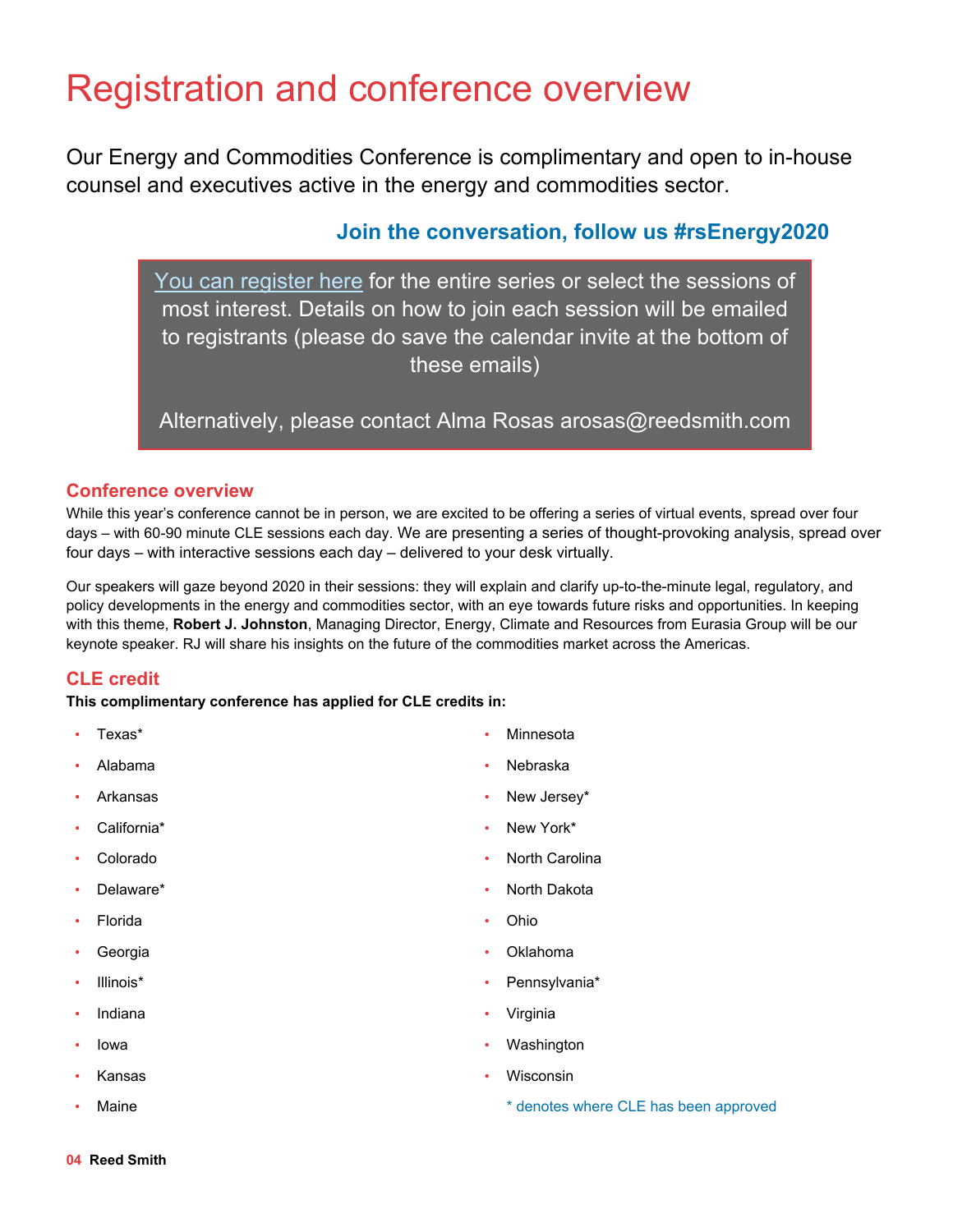# Our Global Energy & Natural Resources Group

Reed Smith is a dynamic international law firm, dedicated to helping clients move their businesses forward. Our multidisciplinary Energy & Natural Resources Group has served the industry for over 130 years. With experience that spans the spectrum of energy and commodities-related practice areas, from state and federal energy regulation to M&A, commercial contracts to litigation, environmental to workplace safety, and project lifecycle services, we combine extensive local experience with global coverage to strategically support your business and projects wherever and whenever you need us.

# Conference chairs



**Craig Enochs**  Houston, Partner cenochs@reedsmith.com



Houston, Partner mbernick@reedsmith.com

# Questions?

If you have any questions related to this conference, please contact Alma Rosas at arosas@reedsmith.com or Clare Seabourne at cseabourne@reedsmith.com.